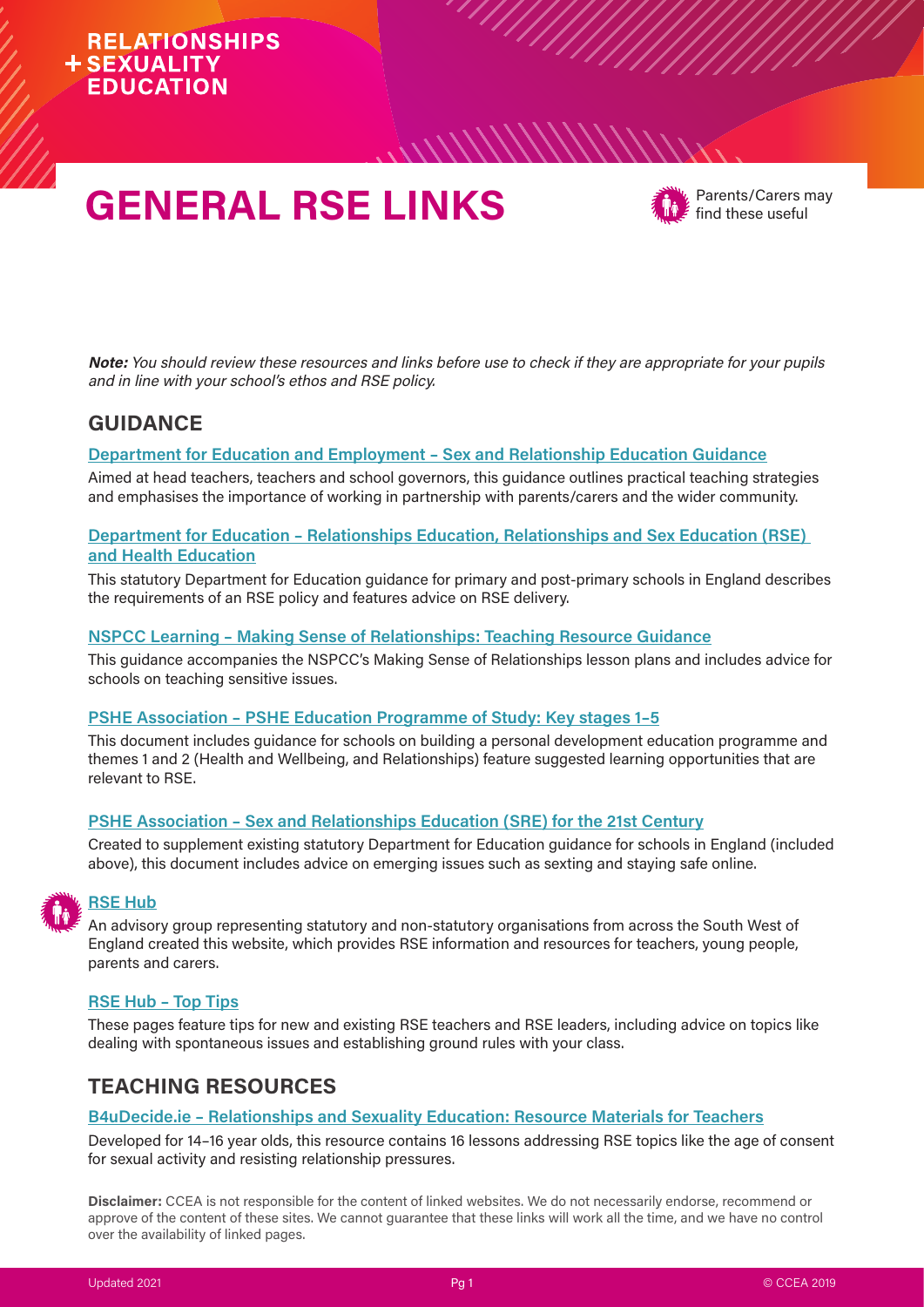# **RELATIONSHIPS +SEXUALITY FDUCATION**

# **GENERAL RSE LINKS**



Parents/Carers may find these useful

#### **Belfast Health and Social Care Trust – Destination Adolescence**

Aimed at primary teachers and available in hard copy, this puberty toolkit incorporates learning intentions and non-statutory guidance for RSE and supports both strands of Personal Development and Mutual Understanding.

 $\frac{1}{2}$ 

 $\langle$ /////////////////

#### **[Love for Life – Post-Primary](http://www.loveforlife.org.uk/sectors/teachers/post-primary/)**

This charity's programmes for post-primary pupils cover topics like how to say no with confidence, peer pressure and managing risk.

#### **[NSPCC Learning – Making Sense of Relationships](https://learning.nspcc.org.uk/research-resources/schools/making-sense-relationships)**

Quality assured by the PSHE Association, these lesson plans cover personal safety and healthy relationships for Key Stages 2–4. (We have included links to specific lesson plans throughout the separate topic PDFs on our RSE Hub.)

#### **[RSE Hub – 15 Domains of Healthy Sexual Development](http://www.rsehub.org.uk/resources/15-domains-of-healthy-sexual-development/?page=1&keywords=&area=Policy%20and%20Guidance&schoollevel=&suggesteduse=)**

Covering topics like understanding gender roles in cultures and societies, this resource can be useful when teaching children and young people about the core aims of RSE.

## **TRAINING**

#### **[Belfast Health and Social Care Trust – Sexual Health Training Team Programmes](https://belfasttrust.hscni.net/wpfd_file/sexual-health-training-team-information/)**

This team offers regional RSE training courses that can increase teachers' confidence and knowledge, which will allow them to facilitate effective RSE in their schools.

## **SUPPORT ORGANISATIONS**

#### **[Cara-Friend](https://cara-friend.org.uk/)**

This Northern Ireland charity provides services such as LGBTQ+ youth groups, support for individuals, LGBTQ+ awareness training, a helpline and the LGBTQ+ Inclusive Schools Programme.

#### **[Childline](https://www.childline.org.uk/)**

Available to anyone under 19 in the UK, Childline offers help with any issue and can be contacted over the phone on 0800 1111, by email or through the online 1-2-1 counsellor chat.

#### **[Common Youth](https://www.commonyouth.com/)**

Common Youth (formerly Brook Belfast) offers free, confidential sexual health advice for under 25s.

#### **[Start 360](http://www.start360.org/)**

Providing services and interventions in the areas of health, justice and employability, this Northern Ireland organisation also offers the Lads 2 Dads Programme, which supports young fathers.

**Disclaimer:** CCEA is not responsible for the content of linked websites. We do not necessarily endorse, recommend or approve of the content of these sites. We cannot guarantee that these links will work all the time, and we have no control over the availability of linked pages.